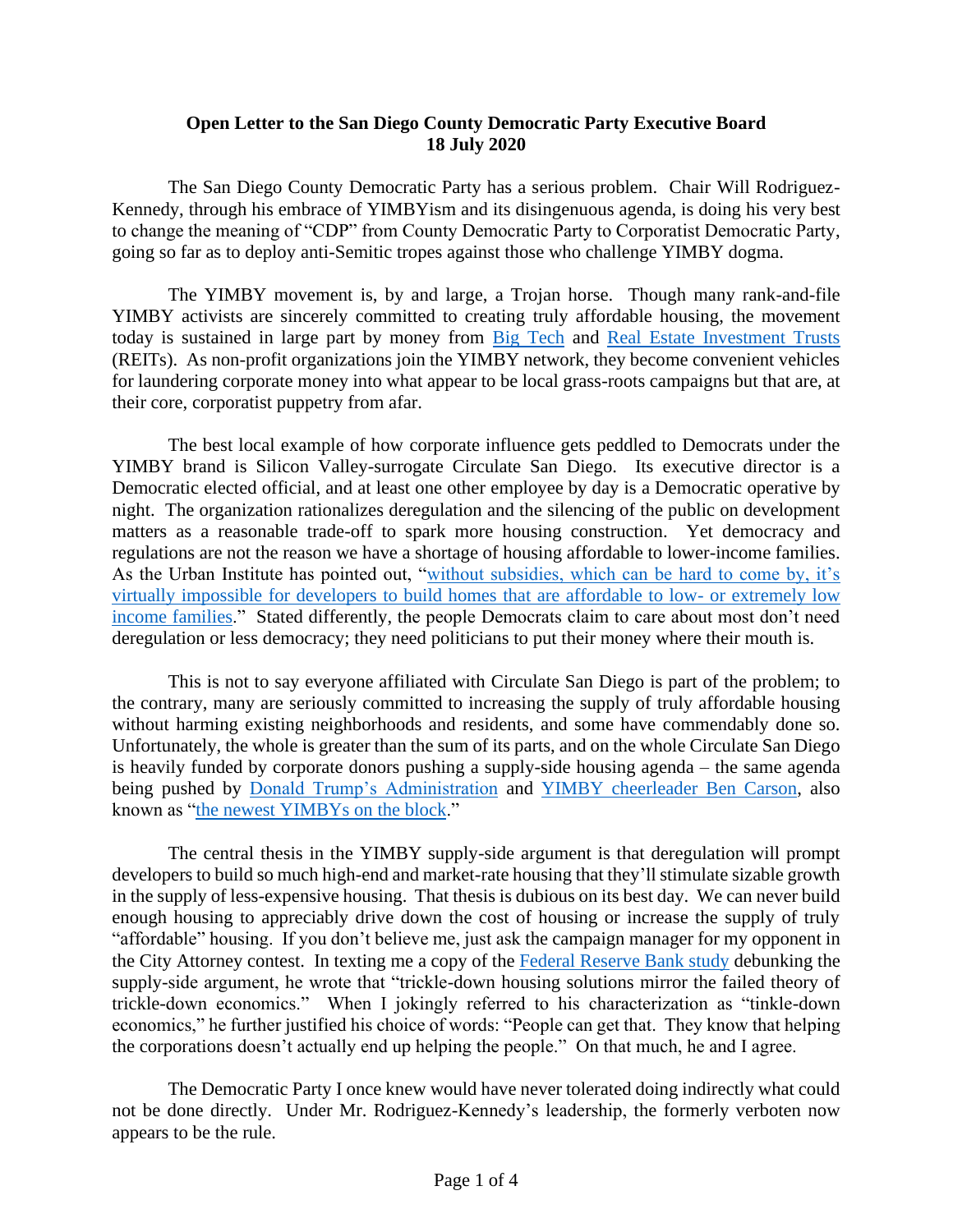Shortly after taking over as Chair, Mr. Rodriguez-Kennedy told *KPBS* tha[t he is a YIMBY.](https://www.kpbs.org/news/2019/may/28/county-democratic-party-will-rodriguez-kennedy/) During that interview, he claimed: "if you look at the Democratic Party, it is a minority, but a vocal minority, that opposes housing." He was gas-lighting. After I debated the housing issue at the Foothill-La Mesa Democratic Club on March 6, 2019, *Voice of San Diego*'s Scott Lewis, who moderated the debate, had this to say: ["Briggs did very well there. His anti-developer remarks, hits](https://www.voiceofsandiego.org/topics/politics/theyre-coming-for-our-homes-bry-blasts-yimby-movement/)  against YIMBYs and contention that the [housing supply arguments were bogus resonated.](https://www.voiceofsandiego.org/topics/politics/theyre-coming-for-our-homes-bry-blasts-yimby-movement/)" The truth is that most members of the public – including Asian, Latinx, Black, and other San Diegans – oppose turning their people-centric neighborhoods into investor-owned portfolios.

In this regard, San Diegans find themselves in good company. Statewide opposition to last year's legislative magnum opus for YIMBYs, Senate Bill 827, ["included the Black Community,](https://www.citywatchla.com/index.php/2016-01-01-13-17-00/los-angeles/16259-california-s-yimbys-the-growth-machine-s-shock-troops)  [Clergy, and Labor Alliance; 96 cities, including San Francisco and Los Angeles; and the Sierra](https://www.citywatchla.com/index.php/2016-01-01-13-17-00/los-angeles/16259-california-s-yimbys-the-growth-machine-s-shock-troops)  [Club; along with advocates for social equity, tenants' rights, and local control.](https://www.citywatchla.com/index.php/2016-01-01-13-17-00/los-angeles/16259-california-s-yimbys-the-growth-machine-s-shock-troops)"

YIMBYs purposefully misrepresent their opponents as defenders of single-family zoning, knowing perfectly well that it's not about zoning at all. What people are defending is something far more fundamental: the right to pursue their slice of the American Dream, which for owners and aspiring owners alike includes having somewhere they and their families can call "home" and build financial security and independence, in a place surrounded by those they call "neighbors." If successful, the YIMBY agenda will turn homes and neighbors into commodities controlled by investors and mega-corporations, ushering us, as one commentator has described it, ["to an age of](https://www.foxandhoundsdaily.com/2019/06/no-density-doesnt-rhyme-with-sanity/)  [neo-feudalism.](https://www.foxandhoundsdaily.com/2019/06/no-density-doesnt-rhyme-with-sanity/)" Land might be susceptible to commoditization; "homes" and "neighbors" aren't.

Consider the issue from a different angle: Many YIMBYs promote themselves as fighting the good fight against climate change (as I myself have done and still do). Locally, one of today's biggest climate-change battles involves a move toward municipal utilities, away from investorowned utilities, because profit-seeking tends to impede progress on carbon reductions. If investorowned utilities are bad for the environment, how will investor-owned housing be good for residents? In the City of San Diego alone, we already see the deleterious effects of investor-owned housing caused by thousands of units taken out of the residential stock and converted to shortterm-vacation stock. Scaling up this model will only benefit the investor class.

As a lawyer, I have spent many years defending marginalized communities from the loss of their affordable housing, against the scourge of gentrification, including nearly 20 years as a lawyer for the Affordable Housing Coalition of San Diego County. I'd like to say it's "funny" that key people now pushing the YIMBY agenda were, in the pre-YIMBY era, actively working on the side of gentrification and displacement of lower-income San Diegans, but it's not funny. It is, however, quite telling. Do leopards really change their spots?

Because I've seen it time and again, long before this election cycle started, I can tell you that the go-to YIMBY attack against anyone who dares to defend communities from gentrification and displacement either is itself racist or involves accusations of racism; yes, even I've been on the receiving end. Such attacks have no merit, but they often hit their mark. I'm sure many remember when San Diego City Councilmember David Alvarez, himself a foe of corporate speculation in his constituents' neighborhoods, ran for Mayor in 2014 and became the target of a [blatantly racist hit piece by the Lincoln Club.](https://www.kpbs.org/news/2014/feb/05/whistling-race-card-san-diegos-mayoral-election/) Well, racist attacks from political operatives are back – except this time they're coming from within. That is why I feel compelled to call out Mr. Rodriguez-Kennedy for deploying the tactic and encouraging others to do the same.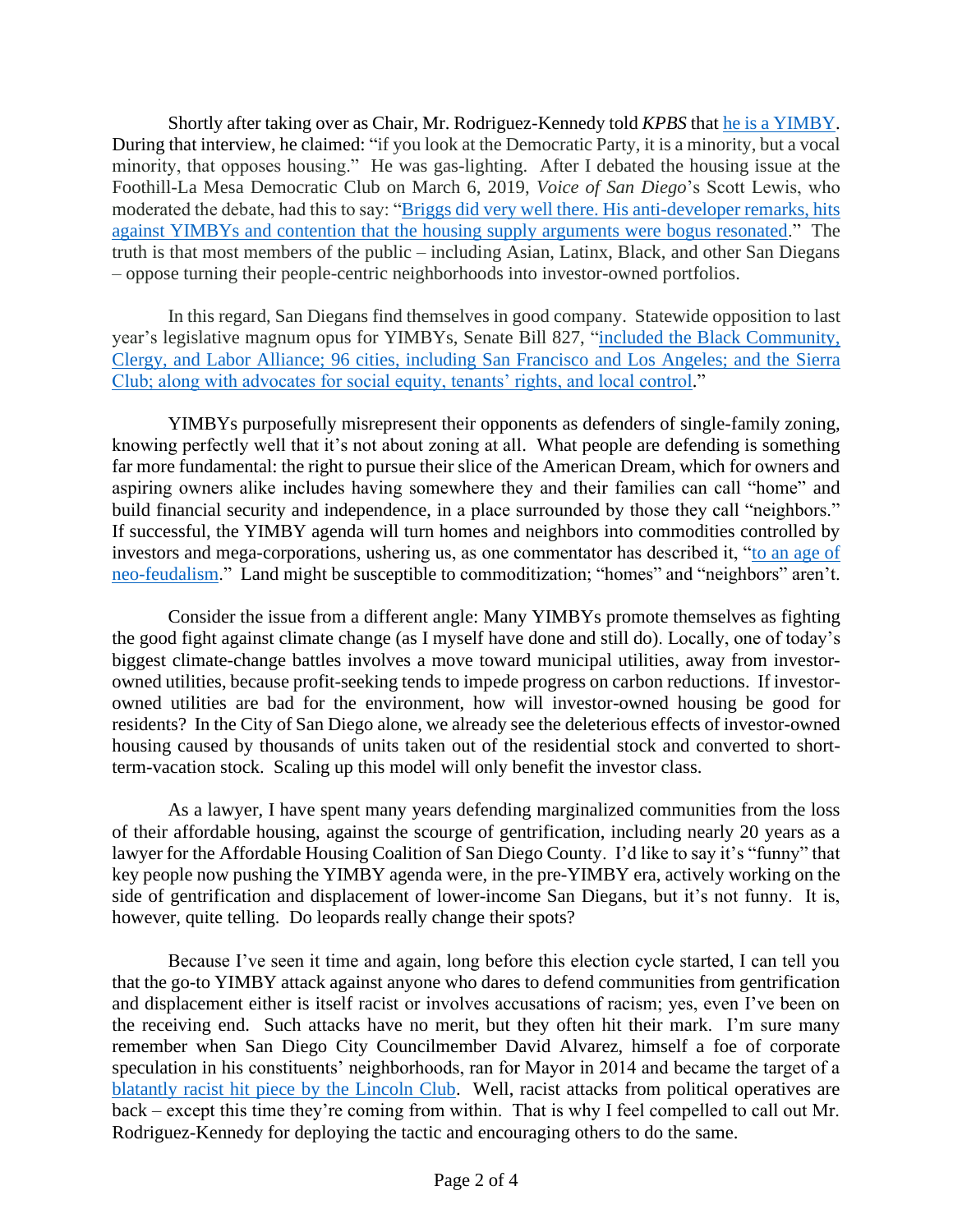Anti-Semitism is the [oldest form of systemic racism,](https://www.telegraph.co.uk/culture/books/3604398/The-oldest-form-of-racism.html) and one of its oldest tropes is the slur associating Jews with money (so much so that it's become the subject of a [London museum](https://www.theguardian.com/world/2019/jan/31/london-jewish-museum-to-explore-tropes-about-money)  [exhibit\)](https://www.theguardian.com/world/2019/jan/31/london-jewish-museum-to-explore-tropes-about-money). Mr. Rodriguez-Kennedy has trafficked in this trope in two Dem-on-Dem races involving Jewish candidates, one with Sara Jacobs and the other with Barbara Bry. His Twitter and Facebook accounts are replete with examples.

In a tweet on October 17, 2019, Mr. Rodriguez-Kennedy began a criticism of Ms. Bry's anti-YIMBY position by referring to her as ["a wealthy mayoral candidate.](https://drive.google.com/file/d/1rRA0maiEmHQ4ufvTiZdMGlRB-Ae33njT/view?usp=sharing)" Two days later, he began a Facebook post asserting that "[w]e should not allow wealthy candidates to buy political [seats.](https://drive.google.com/file/d/132FEiEkaJTFDqVvswdnpBf97u3YkQQOJ/view?usp=sharing)" The post itself took no issue with any policy position but was critical of some unnamed "oligarch." In the post's comments he not only made clear he was primarily attacking Ms. Jacobs, describing her as a member of ["one of the wealthiest, most powerful families in the county,](https://drive.google.com/file/d/1W_hXtGhi0iFg1LIgcXDmb86zsXdtGUbC/view?usp=sharing)" but took the opportunity to [ratify his tweet against Ms. Bry](https://drive.google.com/file/d/1TYaNqPaErNCqcJIQFq6fHWiSlJoD608a/view?usp=sharing) from two days earlier.

Mr. Rodriguez-Kennedy also fixates on where Ms. Bry lives, especially when she speaks out against the YIMBY agenda. This, of course, is a preposterous attack on at least three levels. For starters, it suggests that the CDP opposes material rewards inuring to women. Moreover, it wasn't that long ago when exclusionary land covenants prohibited Jews from owning a home where Ms. Bry lives. And finally, even though Ms. Bry is not the only non-endorsed Democrat who both lives in that part of town and is running for office in a Dem-on-Dem race, she is the only one derided by the Chair for living there. (That's right; the other Democrat who lives there is not Jewish.)

Most recently, Mr. Rodriguez-Kennedy decided to insert himself into a tweet-storm in which the same Republican operative behind the racist attack against Mr. Alvarez tried to paint Ms. Bry as racist for her anti-YIMBY communication asking, ["There goes the neighborhood?"](https://drive.google.com/file/d/1ZBAbtCAkKPRoh2Ce9_OrD8YpGVPwgp4x/view?usp=sharing) One of San Diego's most respected and accomplished leaders and a supporter of Ms. Bry, Geneviéve Jones-Wright, responded by pointing out that those four words (sans question mark) are the [title of an anti-gentrification podcast by nationally recognized Black journalist Kai Wright.](https://drive.google.com/file/d/11PjcNqiHUv-NwrwOOSgkjg-SfgZ4_LrC/view?usp=sharing) She added that she finds it ["interesting that people wanting to help \[People of Color\] by unlimited](https://drive.google.com/file/d/1vf6kHbWN9_kFO-t3GWUXhA0UyUm_fgCR/view?usp=sharing)  [housing development think the solution to bottlenecks is gutting our democratic institutions and](https://drive.google.com/file/d/1vf6kHbWN9_kFO-t3GWUXhA0UyUm_fgCR/view?usp=sharing)  [working against us equity advocates.](https://drive.google.com/file/d/1vf6kHbWN9_kFO-t3GWUXhA0UyUm_fgCR/view?usp=sharing)" That's when the Chair piled on to accuse Ms. Bry of ["embracing policies that have racist consequences or using terms that derive from racial tropes"](https://drive.google.com/file/d/1TkbcbmY5GzUqaZ6L4Oh6E-rGHAEXdKX1/view?usp=sharing) – which was entirely predictable because, as I noted above, the YIMBY playbook calls either for racist attacks or accusations of racism whenever anyone questions their agenda. Birds of a feather – namely, the Republican operative and our Republican-cum-Democrat leader – flock together.

In other words, not only does Mr. Rodriguez-Kennedy employ anti-Semitic tropes against Jewish candidates, but he simultaneously accuses YIMBY opponents of supporting racist policies. He has managed to exploit racism from both directions in order to protect and advance the YIMBY agenda, to a degree that would make Lee Atwater proud.

What's particularly shocking about Mr. Rodriguez-Kennedy's animus toward Ms. Bry and even Ms. Jacobs is that he is attacking members of his own party. As the Chair, it's his job first and foremost to help get Democrats elected to public office. That will happen no matter who wins the Mayor's race or the 53rd Congressional District. Given that San Diego will have a Democrat as Mayor and a Democrat representing the 53<sup>rd</sup> by year's end, why is the Chair doing everything he can to alienate candidates with whom we might have to work on policy and governance issues? There's obviously something more important to him than seeing Democrats get elected.